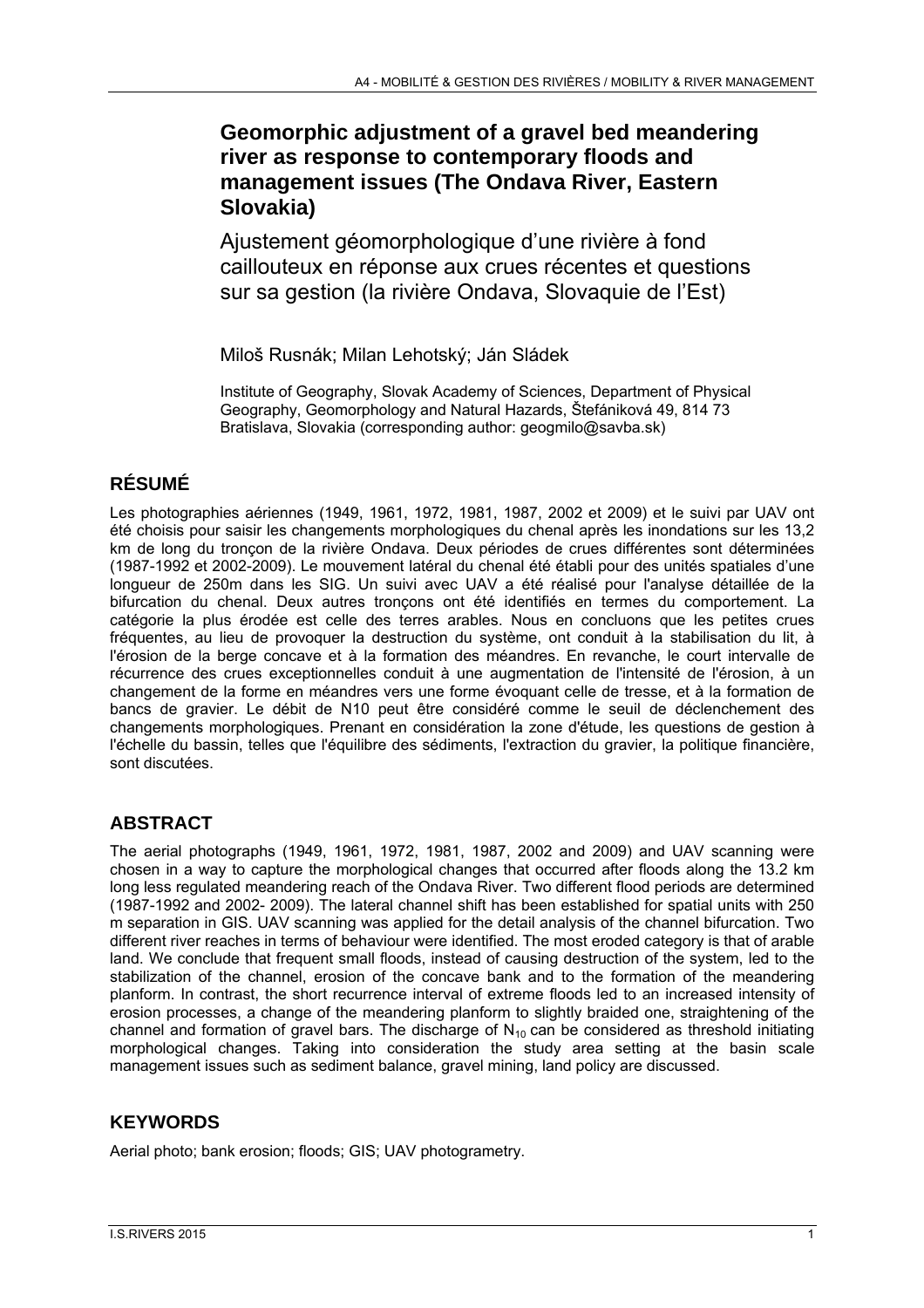## **1 INTRODUCTION**

The recent period is characterized by impacts of climate change and anthropogenetic interventions into river channels and their riparian zones. It is a challenge for the fluvial geomorphology to highlight the morphological response to these events, because the knowledge of the morphologicalsedimentological attributes of the river channel is the first step in pursue of a comprehensive knowledge of the riverine landscape and impact on its sustainable management. Research of the spatial variability of landforms and the regime of processes creates an appropriate knowledge base for other sciences interested in the riverine as well as terrestrial systems.

The aim of this research is to analyze the lateral channel shift, changes in river dynamics and the associated changes in in-channel morphological structures and riparian land cover ones by multitemporal analyzes of aerial photographs in the GIS environment on an example of less regulated and laterally partly-confined meandering channel (13.2 km long meandering reach of the Ondava River (Eastern Slovakia)).

### **2 METHODS**

Spatial data about the channel, the in-channel landforms and the riparian zone land cover were generated from remote sensing images (aerial photographs and orthophotographs). They were analysed in seven time horizons (1949, 1961, 1972, 1981, 1987, 2002 and 2009) applying the ArcGIS in SJTSK (Krovak East North) coordinate system. Changes of channel planform were assessed by overlapping bank positions according to the methodology of Lehotský et al. (2013), Rusnák and Lehotský (2014). The spatial aspect of the individual parameters of the lateral shift, gravel bars and bank erosion was expressed for 250 m segments.

During the field research campaigns in 2011, 2012, 2013 and 2014 individual morphological forms and processes were specified. In the study area several methods of data analysis e.g. remote sensing, geodetic and geophysical measurements, close range photogrammetry by use of micro UAV (Unmanned Aerial Vehicle) were applied.

#### **3 RESULT AND DISCUSSION**

In study period of 60 years is visible long-term degradation of the river system (Fig. 1) as reflected in inner-channel changes such as the straightening and narrowing of the channel and markedly decreasing of area of bars (Fig. 2). This trend is also confirmed by comparison of changes in riparian zone and incision of channel bed to bedrock. Cross section profile points to several benches created during study periods that are from 1 to 3 meters above recent water table level. They were dating by aerial photos. Regarding this elevated vertical position in relation to the new incised channel, the bars are attached into the lowest floodplain level invaded by herb associations. In last time period (after 2002) in study reach is evident local rejuvenation of the stream accompanied by channel and gravel bars expansion. The recurrent large floods after 2002 led to an increased intensity of erosion processes, change of the planform and formation of gravel bars. The discharge of approximate size of N10 (appearing after 2002) can be then considered a threshold, which initiates morphological changes of the channel and local rejuvenation in its meandering reaches in the study area. The succession process simultaneously takes place in study area that leads to gradually increase of a proportion of riparian forest in riparian zone in last 3 decades. Bars are stabilized by the pioneer wood species almost exclusively represented by *Salix sp*. After floods in 2010 new channel pattern (new chute cutoff, dimension: 450 m length and 150 m wide) was developed during three flood events in 2010 (3 floods with discharge Qculm 150 m3.s-1 /17.05./, 220 m3.s-1 /04.06./ and 150 m3.s-1 /29.07./ with recurrence interval  $1 - 5$  years). Since 2012, the river bed evolution and bank erosion is captured by series of ortophotos and 3D models constructed by close range photogrammetry method by using mikro UAV (Hexacopter XL). The construction of the series of 3D models allowed the calculation of volume changes in banks and channel. Since 2010, when the chute cutoff was developed, its bank line retreated in avulsion channel up to 3 – 4 meters. Exposed gravels (after chute cutoff) were dated by C14 methods base on the buried tree (2590  $\pm$  35 cal. BP). We identified several old channels in floodplain based on ERT profile and aerial photography analysis.

For the overall management of streams it is important to be aware of instable reaches. It is also necessary to bear in mind that bank erosion is a natural process in stream channels. "Green" approach is now preferred worldwide which avoids technical interventions into the channels and the rivers are left to meander in the certain area or in certain reaches freely. Piegay et al. (1997) also point out that active restrictive interventions in channels are expensive and result in a spiral effect leading to